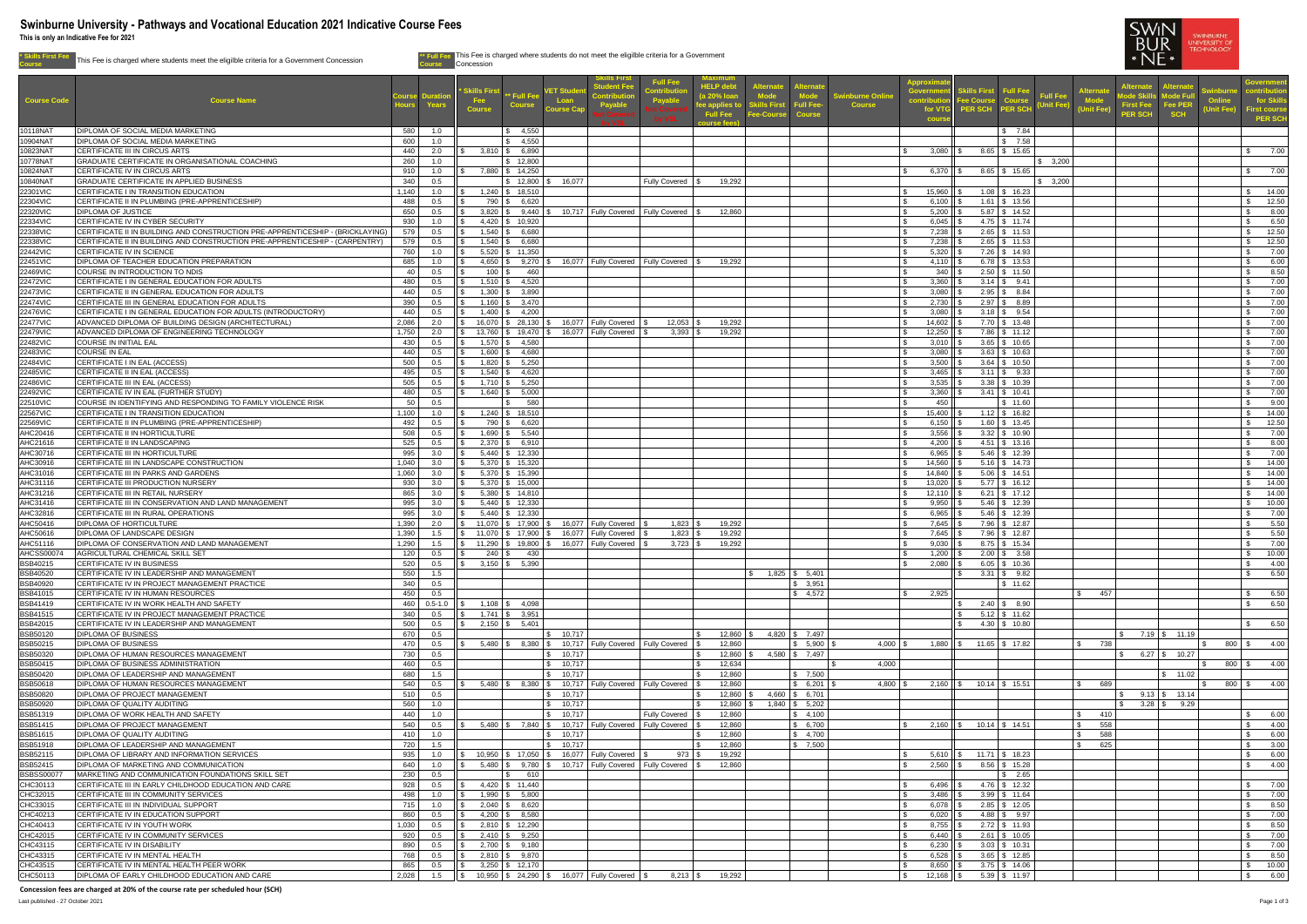| * Skills First Fee                      | This Fee is charged where students meet the eligilble criteria for a Government Concession                               |                                                 | Concession                                 | This Fee is charged where students do not meet the eligilble criteria for a Government                                                                                                |                                                                                                      |                                                                   |                                          |                                           |                                            |                                                    |                                                                                          |                                        |            |                                                           |
|-----------------------------------------|--------------------------------------------------------------------------------------------------------------------------|-------------------------------------------------|--------------------------------------------|---------------------------------------------------------------------------------------------------------------------------------------------------------------------------------------|------------------------------------------------------------------------------------------------------|-------------------------------------------------------------------|------------------------------------------|-------------------------------------------|--------------------------------------------|----------------------------------------------------|------------------------------------------------------------------------------------------|----------------------------------------|------------|-----------------------------------------------------------|
| <b>Course Code</b>                      | <b>Course Name</b>                                                                                                       | <b>Years</b>                                    | <b>Skills Firs</b><br>Fee<br><b>Course</b> | <b>Full Fee</b><br>tudent Fee<br>VET Stud<br>* Full Fee<br>Payable<br>Loan<br><b>Course</b><br>Payable<br><b>Course Cap</b>                                                           | <b>Maximum</b><br><b>HELP debt</b><br>(a 20% loan<br>ee applies t<br><b>Full Fee</b><br>ilirse fees' | <b>Iternat</b><br><b>Mode</b><br><b>Full Fee</b><br><b>Course</b> | <b>Swinburne Onling</b><br><b>Course</b> | pproximat<br>overnme<br>for VTG<br>course | kills First<br>ee Course<br><b>PER SCH</b> | <b>Full Fee</b><br><b>Course</b><br><b>PER SCH</b> | <u>lternat</u><br><b>Full Fee</b><br><b>Mode</b><br><b>Jnit Fee)</b><br><b>Jnit Fee)</b> | terna<br><b>Tode PEI</b><br><b>SCH</b> | nit Fee    | iovernment<br>for Skills<br>irst course<br><b>PER SCH</b> |
| CHC52015                                | <b>DIPLOMA OF COMMUNITY SERVICES</b>                                                                                     | 1,355<br>1.5                                    |                                            | 8,740   \$ 17,700   \$ 16,077   Fully Covered<br>$1,623$ \$                                                                                                                           | 19,292                                                                                               |                                                                   |                                          | 8,130                                     |                                            | $6.45$ \$ 13.06                                    |                                                                                          |                                        |            | 6.00                                                      |
| CHC82015<br>CPC30111                    | GRADUATE CERTIFICATE IN CLIENT ASSESSMENT AND CASE MANAGEMENT<br>CERTIFICATE III IN BRICKLAYING/BLOCKLAYING              | 745<br>1.0<br>980<br>3.0                        |                                            | $6,860$ \$ 11,330<br>$3,320$ \ \$ 12,700                                                                                                                                              |                                                                                                      |                                                                   |                                          | 4,470<br>13,720                           |                                            | $9.20$ \$ 15.20<br>$3.38$ \ \$ 12.95               |                                                                                          |                                        |            | 6.00<br>14.00                                             |
| CPC30211                                | CERTIFICATE III IN CARPENTRY                                                                                             | 1,010<br>3.0                                    |                                            | $5,320$ \ \$ 11,480                                                                                                                                                                   |                                                                                                      |                                                                   |                                          | 14,140                                    |                                            | $5.26$ \ \$ 11.36                                  |                                                                                          |                                        |            | 14.00                                                     |
| CPC32413<br>CPC40110                    | <b>CERTIFICATE III IN PLUMBING</b><br>CERTIFICATE IV IN BUILDING AND CONSTRUCTION (BUILDING)                             | 1,135<br>3.0<br>820<br>0.5                      |                                            | $6,380$ \$ 21,480<br>$640 \mid$ \$ 8,440                                                                                                                                              |                                                                                                      |                                                                   |                                          | 17,025<br>9,020                           |                                            | $5.62$ \ \$ 18.92<br>$0.78$ \$ 10.29               |                                                                                          |                                        |            | $\mathbb{S}$<br>15.00<br>11.00                            |
| CPC40912                                | CERTIFICATE IV IN PLUMBING AND SERVICES                                                                                  | 654<br>1.0                                      |                                            | $1,800$ \$ 7,600                                                                                                                                                                      |                                                                                                      |                                                                   |                                          | 7,194                                     |                                            | $2.75$ \$ 11.62                                    |                                                                                          |                                        |            | $\mathbb{S}$<br>11.00                                     |
| CPC50210<br>CUA20113                    | DIPLOMA OF BUILDING AND CONSTRUCTION (BUILDING)<br><b>CERTIFICATE II IN DANCE</b>                                        | 1,790<br>1.5<br>365<br>0.5                      |                                            | $5,030$ \ \$ 12,630 \ \$<br>16,077 Fully Covered<br><b>Fully Covered</b><br>$1,750$ \ \$ 4,305                                                                                        | 19,292                                                                                               |                                                                   |                                          | 12,530<br>2,555                           |                                            | $2.81 \mid$ \$ 7.05<br>$4.79$ \ \$ 11.79           |                                                                                          |                                        |            | 7.00<br>7.00                                              |
| CUA30113                                | <b>CERTIFICATE III IN DANCE</b>                                                                                          | 525<br>0.5                                      |                                            | $2,505$ \$ 6,180                                                                                                                                                                      |                                                                                                      |                                                                   |                                          | 3,675                                     |                                            | $4.77$ \$ 11.77                                    |                                                                                          |                                        |            | 7.00                                                      |
| CUA30715                                | CERTIFICATE III IN DESIGN FUNDAMENTALS<br><b>CERTIFICATE IV IN DANCE</b>                                                 | 540<br>1.0<br>715<br>1.0                        | $3,385$ \ \ \$                             | $2,010$ \$ 6,390<br>8,390                                                                                                                                                             |                                                                                                      |                                                                   |                                          | 4,050<br>5,005                            |                                            | $3.72$ \$ 11.83<br>$4.73$ \$ 11.73                 |                                                                                          |                                        |            | 7.50<br>7.00                                              |
| CUA40113<br><b>CUA40118</b>             | CERTIFICATE IV IN PROFESSIONAL WRITING AND EDITING                                                                       | 695<br>1.0                                      |                                            | $4,440$ \ \$ 10,880                                                                                                                                                                   |                                                                                                      |                                                                   |                                          | 5,213                                     |                                            | $6.38$ \ \$ 15.65                                  |                                                                                          |                                        |            | 7.50                                                      |
| <b>CUA40513</b>                         | CERTIFICATE IV IN MUSICAL THEATRE                                                                                        | 885<br>1.0                                      |                                            | $4,205$ \ \$ 10,400                                                                                                                                                                   |                                                                                                      |                                                                   |                                          | 6,195                                     |                                            | $4.75$ \$ 11.75                                    |                                                                                          |                                        |            | 7.00                                                      |
| CUA40715<br><b>CUA41115</b>             | <b>CERTIFICATE IV IN DESIGN</b><br>CERTIFICATE IV IN PHOTOGRAPHY AND PHOTO IMAGING                                       | 705<br>1.0<br>860<br>1.0                        |                                            | $3,750$ \$ 9,300<br>$5,120$ \ \$ 12,100                                                                                                                                               |                                                                                                      |                                                                   |                                          | 5,288<br>6,450                            |                                            | $5.31$ \ \$ 13.19<br>$5.95$ \$ 14.06               |                                                                                          |                                        |            | 7.50<br>7.50                                              |
| <b>CUA41215</b>                         | CERTIFICATE IV IN SCREEN AND MEDIA                                                                                       | 730<br>1.0                                      |                                            | $4,720$ \ \$ 10,240                                                                                                                                                                   |                                                                                                      |                                                                   |                                          | 5,110                                     |                                            | $6.46$ \ \$ 14.02                                  |                                                                                          |                                        |            | 7.00                                                      |
| CUA50113<br><b>CUA50118</b>             | DIPLOMA OF DANCE (ELITE PERFORMANCE)<br>DIPLOMA OF PROFESSIONAL WRITING AND EDITING                                      | 1,135<br>1.0<br>800<br>1.0                      |                                            | $6,495$ \ \$ 13,305<br>$6,750$ $\frac{6}{5}$ 10,870 $\frac{6}{5}$<br>16,077 Fully Covered<br><b>Fully Covered</b>                                                                     | 19,292                                                                                               |                                                                   |                                          | 6,810<br>4,000                            |                                            | $5.72$ \$ 11.72<br>$8.43$ \ \$ 13.58               |                                                                                          |                                        |            | 6.00<br>5.00                                              |
| CUA50213                                | <b>DIPLOMA OF MUSICAL THEATRE</b>                                                                                        | 865<br>1.0                                      |                                            | $4,950$ \ \$ 10,140                                                                                                                                                                   |                                                                                                      |                                                                   |                                          | 5,190                                     |                                            | $5.72$ \$ 11.72                                    |                                                                                          |                                        |            | 6.00                                                      |
| <b>CUA50715</b>                         | <b>DIPLOMA OF GRAPHIC DESIGN</b>                                                                                         | 1,045<br>1.5                                    |                                            | 16,077 Fully Covered<br>$10,950$   \$ $17,240$   \$<br>$1,163$ \$                                                                                                                     | 19,292                                                                                               |                                                                   |                                          | 6,270                                     |                                            | $10.47$ \$ 16.49                                   |                                                                                          |                                        |            | 6.00                                                      |
| <b>CUA50915</b><br><b>CUA51015</b>      | DIPLOMA OF PHOTOGRAPHY AND PHOTO IMAGING<br>DIPLOMA OF SCREEN AND MEDIA - FILM AND TELEVISION                            | 885<br>1.0<br>790<br>1.0                        | 10,630<br>11,150                           | 10,717   Fully Covered<br>$5,523$   \$<br>$\frac{1}{3}$ 16,240 \ \ \$<br>16,077 Fully Covered<br>$$15,970$ \ \ \$<br>Fully Covered                                                    | 12,860<br>19,292                                                                                     |                                                                   |                                          | 5,310<br>4,740                            |                                            | 12.01 \$ 18.35<br>$14.11$ \$ 20.21                 |                                                                                          |                                        |            | 6.00<br>6.00                                              |
| <b>CUA51015</b>                         | DIPLOMA OF SCREEN AND MEDIA - ANIMATION                                                                                  | 1.0                                             |                                            | 12,845   \$ 18,400   \$ 16,077   Fully Covered                                                                                                                                        | 19,292                                                                                               |                                                                   |                                          |                                           | $5,460$   \$ 14.11   \$ 20.21              |                                                    |                                                                                          |                                        |            | 6.00                                                      |
| <b>CUA51015</b><br><b>CUA51115</b>      | DIPLOMA OF SCREEN AND MEDIA - SPORTS MEDIA<br><b>DIPLOMA OF VISUAL ARTS</b>                                              | 900<br>925<br>1.0                               |                                            | 1.0 $\frac{1}{3}$ 12,700 $\frac{1}{3}$ 18,190 $\frac{1}{3}$ 16,077 Fully Covered $\frac{1}{3}$<br>$2,113$ \$<br>7,890   \$ 15,420   \$ 16,077   Fully Covered<br><b>Fully Covered</b> | 19,292<br>19,292                                                                                     |                                                                   |                                          | 5,550                                     | $5,400$ \$ 14.11 \$ 20.21                  | $8.52$ \ \$ 16.67                                  |                                                                                          |                                        |            | $\mathfrak{S}$<br>6.00<br>6.00                            |
| CUA60315                                | ADVANCED DIPLOMA OF GRAPHIC DESIGN                                                                                       | 830<br>0.5                                      |                                            | 7,770   \$ 13,160   \$ 10,717   Fully Covered                                                                                                                                         | 12,860                                                                                               |                                                                   |                                          | 4,980                                     |                                            | $9.36$ \$ 15.85                                    |                                                                                          |                                        |            | 6.00                                                      |
| <b>CUA60415</b>                         | ADVANCED DIPLOMA OF CREATIVE PRODUCT DEVELOPMENT                                                                         | 890<br>0.5                                      |                                            | $8,000$ $\frac{1}{3}$ 10,700                                                                                                                                                          |                                                                                                      |                                                                   |                                          | 5,340                                     |                                            | $8.98$ \ \$ 12.02                                  |                                                                                          |                                        |            | 6.00                                                      |
| <b>CUA60615</b><br><b>CUA60615</b>      | ADVANCED DIPLOMA OF SCREEN AND MEDIA - FILM AND TELVISION<br>ADVANCED DIPLOMA OF SCREEN AND MEDIA - ANIMATION            | 970<br>1.0<br>975<br>1.0                        |                                            | 16,077   Fully Covered<br>$11,100$ \ \$ 17,390<br>1,313<br>16,077 Fully Covered<br>$1,403$   \$<br>$11,160$ \$ $17,480$ \$                                                            | 19,292<br>19,292                                                                                     |                                                                   |                                          | 5,820<br>5,850                            |                                            | $11.44$ \$ 17.92<br>$11.44$ \$ 17.92               |                                                                                          |                                        |            | 6.00<br>6.00                                              |
| CUA60715                                | ADVANCED DIPLOMA OF VISUAL ARTS                                                                                          | 705<br>1.0                                      |                                            | 7,490   \$ 12,070   \$ 10,717   Fully Covered                                                                                                                                         | 12,860                                                                                               |                                                                   |                                          | 4,230                                     |                                            | $10.62$ \$ 17.12                                   |                                                                                          |                                        |            | 6.00                                                      |
| <b>FNS40217</b><br><b>FNS50217</b>      | CERTIFICATE IV IN ACCOUNTING AND BOOKKEEPING<br><b>DIPLOMA OF ACCOUNTING</b>                                             | 560<br>0.5<br>610<br>0.5                        | 3,000<br>$5,480$ \ \$                      | \$6,310<br><b>Fully Covered</b>                                                                                                                                                       | 12,860                                                                                               |                                                                   |                                          | 3,640<br>3,660                            |                                            | $5.35$ \ \$ 11.26<br>$8.98$ \ \$ 15.70             |                                                                                          |                                        |            | 6.50<br>6.00                                              |
| <b>FNS60217</b>                         | ADVANCED DIPLOMA OF ACCOUNTING                                                                                           | 500<br>0.5                                      |                                            | 3,790   \$7,040   \$10,717   Fully Covered<br>Fully Covered                                                                                                                           | 12,860                                                                                               |                                                                   |                                          | 3,000                                     |                                            | $7.58$ \ \$ 14.08                                  |                                                                                          |                                        |            | 6.00                                                      |
| HLT31115<br>HLT31120                    | CERTIFICATE III IN NON-EMERGENCY PATIENT TRANSPORT<br>CERTIFICATE III IN NON-EMERGENCY PATIENT TRANSPORT                 | 477<br>1.0<br>534<br>1.0                        |                                            | 700   \$4,030<br>700 \$ 4,030                                                                                                                                                         |                                                                                                      |                                                                   |                                          | 4,770<br>5,340                            |                                            | $1.46$ \ \$ $8.44$<br>$1.31$ \ \$ 7.54             |                                                                                          |                                        |            | 10.00<br>10.00                                            |
| HLT33115                                | CERTIFICATE IIII IN HEALTH ASSISTANCE                                                                                    | 453<br>1.0                                      |                                            | $1.140$ \ \$ 5,670                                                                                                                                                                    |                                                                                                      |                                                                   |                                          | 4,530                                     |                                            | $2.51$ \ \$ 12.51                                  |                                                                                          |                                        |            | 10.00                                                     |
| HLT43015                                | CERTIFICATE IV IN ALLIED HEALTH ASSISTANCE                                                                               | 1,010<br>0.5                                    |                                            | $4,620$ \ \$ 17,730                                                                                                                                                                   |                                                                                                      |                                                                   |                                          | 12,120                                    |                                            | $4.57$ \ \$ 17.55                                  |                                                                                          |                                        |            | 12.00                                                     |
| HLT51015<br><b>HLT54115</b>             | DIPLOMA OF PARAMEDICAL SCIENCE<br><b>DIPLOMA OF NURSING</b>                                                              | 595<br>1.0<br>1,683<br>1.5                      | 5,860                                      | 16,077   Fully Covered<br>$9,500$ $\sqrt{$}$<br><b>Fully Covered</b><br>16,050   \$ 30,820   \$ 16,077   Fully Covered<br>$14,743$ \\$                                                | 19,292<br>19,292                                                                                     |                                                                   | Same as on campus                        | 3,868<br>15,989                           |                                            | $9.84$ \ \$ 15.96<br>$9.53$ \$ 18.31               |                                                                                          |                                        |            | 6.50<br>9.50                                              |
| ICT40118                                | CERTIFICATE IV IN INFORMATION TECHNOLOGY                                                                                 | 990<br>1.0                                      | 3,620                                      | \$9,150                                                                                                                                                                               |                                                                                                      |                                                                   |                                          | 6,435                                     |                                            | $3.65$ \ \$ 9.24                                   |                                                                                          |                                        |            | 6.50                                                      |
| ICT40418<br>ICT40915                    | CERTIFICATE IV IN INFORMATION TECHNOLOGY NETWORKING<br>CERTIFICATE IV IN DIGITAL AND INTERACTIVE GAMES                   | 800<br>1.0<br>755<br>1.0                        |                                            | $3,520$ \$ 10,980<br>$3,520$ \$ 8,830                                                                                                                                                 |                                                                                                      |                                                                   |                                          | 6,800<br>4,908                            |                                            | $4.40 \mid$ \$ 13.72<br>$4.66$ \ \$ 11.69          |                                                                                          |                                        |            | 8.50<br>6.50                                              |
| ICT50118                                | DIPLOMA OF INFORMATION TECHNOLOGY - WEBSITE DESIGN AND DEVELOPMENT                                                       | 1,060<br>1.0                                    |                                            | $10,630$ $\frac{1}{3}$ $17,930$ $\frac{1}{3}$<br>10,717   Fully Covered<br>7,213                                                                                                      | 12,860                                                                                               |                                                                   |                                          | 5,830                                     |                                            | $10.02$ \$ 16.91                                   |                                                                                          |                                        |            | 5.50                                                      |
| ICT50215<br>ICT50418                    | DIPLOMA OF DIGITAL AND INTERACTIVE GAMES<br>DIPLOMA OF INFORMATION TECHNOLOGY NETWORKING                                 | 750<br>1.0<br>1,090<br>1.0                      | 10,950                                     | 16,077 Fully Covered<br>$$15,620$ \ \ \$<br><b>Fully Covered</b><br>10,950   \$ 18,810   \$ 16,077   Fully Covered<br>$2,733$ \$                                                      | 19,292<br>19,292                                                                                     |                                                                   |                                          | 4,125<br>7,085                            |                                            | 14.60 \$ 20.82<br>10.04 \$ 17.25                   |                                                                                          |                                        |            | 5.50<br>6.50                                              |
| ICT50718                                | DIPLOMA OF SOFTWARE DEVELOPMENT                                                                                          | 830<br>1.0                                      |                                            | $10.950$ $\frac{1}{3}$ $16.080$ $\frac{1}{3}$<br>16,077 Fully Covered                                                                                                                 | 19,292<br>3 I S                                                                                      |                                                                   |                                          | 4,565                                     |                                            | 13.19 \$ 19.37                                     |                                                                                          |                                        |            | 5.50                                                      |
| MEM30205                                | CERTIFICATE III IN ENGINEERING - MECHANICAL TRADE                                                                        | 1,020<br>3.0                                    |                                            | $5,380$ \ \$ 15,260                                                                                                                                                                   |                                                                                                      |                                                                   |                                          |                                           |                                            | $5.27$ \$ 14.96                                    |                                                                                          |                                        |            |                                                           |
| MEM30219<br>MEM30305                    | CERTIFICATE III IN ENGINEERING - MECHANICAL TRADE<br>CERTIFICATE III IN ENGINEERING - FABRICATION TRADE                  | 960<br>3.0<br>1,090<br>3.0                      |                                            | $5,380$ \ \$ 15,260<br>$5,370$ \$ 15,470                                                                                                                                              |                                                                                                      |                                                                   |                                          | 14,400                                    |                                            | $5.60$ \ \$ 15.89<br>$4.92$ \ \$ 14.19             |                                                                                          |                                        |            | 15.00                                                     |
| MEM30319                                | CERTIFICATE III IN ENGINEERING - FABRICATION TRADE                                                                       | 960<br>3.0                                      |                                            | $5,370$ \ \$ 15,470                                                                                                                                                                   |                                                                                                      |                                                                   |                                          | 14,400                                    |                                            | $5.59$ \$ 16.11                                    |                                                                                          |                                        |            | 15.00                                                     |
| MEM40105<br>MEM40119                    | CERTIFICATE IV IN ENGINEERING<br>CERTIFICATE IV IN ENGINEERING - ADVANCED MACHINING                                      | 1,320<br>1.0<br>1,320<br>1.0                    |                                            | $5,370$ \ \$ 15,470<br>$5,370$ \ \$ 15,470                                                                                                                                            |                                                                                                      |                                                                   |                                          | 19,800                                    |                                            | $4.06$ \ \$ 11.71<br>$4.06$ \ \$ 11.71             |                                                                                          |                                        |            | 15.00                                                     |
| MEM40119                                | CERTIFICATE IV IN ENGINEERING - FABRICATION                                                                              | 1,320<br>1.0                                    |                                            | $5,370$ \$ 15,470                                                                                                                                                                     |                                                                                                      |                                                                   |                                          | 19,800                                    |                                            | $4.06$ \ \$ 11.71                                  |                                                                                          |                                        |            | 15.00                                                     |
| MEM40119                                | CERTIFICATE IV IN ENGINEERING - MAINTENANCE FLUID POWER<br>DIPLOMA OF INTERIOR DESIGN                                    | 1,320<br>1.0<br>1,526                           |                                            | $5,370$ \ \$ 15,470<br>$11,073$ \$<br>$10,950$ $\frac{1}{9}$ 21,790 $\frac{1}{9}$ 10,717 $\frac{1}{9}$<br>$233$ \$                                                                    | 12,860                                                                                               |                                                                   |                                          | 19,800<br>10,682                          |                                            | $4.06$ \$ 11.71<br>$7.17$ \$ 14.27                 |                                                                                          |                                        |            | 15.00<br>7.00                                             |
| MSF50218<br>MSF60118                    | ADVANCED DIPLOMA OF INTERIOR DESIGN                                                                                      | 1.5<br>774<br>0.5                               | $\mathsf{H}$ $\mathsf{C}$                  | 2,820   \$ 7,470   \$ 16,077   Fully Covered   Fully Covered   \$                                                                                                                     | 19,292                                                                                               |                                                                   |                                          | $5,418$ \$                                |                                            | $3.64$ \ \$ $9.65$                                 |                                                                                          |                                        |            | $\sqrt{3}$<br>7.00                                        |
| MSL30118                                | CERTIFICATE III IN LABORATORY SKILLS                                                                                     | 500<br>$-1.0$                                   |                                            | $1,780$ \$ 7,190                                                                                                                                                                      |                                                                                                      |                                                                   |                                          | 5,000                                     |                                            | $3.56$ \ \$ 14.38                                  |                                                                                          |                                        |            | $\mathbb{S}$<br>10.00                                     |
| MSL40118<br>MSL50116                    | CERTIFICATE IV IN LABORATORY TECHNIQUES<br><b>DIPLOMA OF LABORATORY TECHNOLOGY</b>                                       | 990<br>1.0<br>1,650<br>1.0                      |                                            | 4,820 \$ 15,040<br>$10,950$ \$ 21,960                                                                                                                                                 |                                                                                                      |                                                                   |                                          | 9,900                                     |                                            | 4.86 \$15.19<br>$6.63$ \$ 13.30                    |                                                                                          |                                        |            | \$ 10.00                                                  |
| MSL50118                                | <b>DIPLOMA OF LABORATORY TECHNOLOGY</b>                                                                                  | 1,430<br>2.0                                    |                                            | $10,950$ \ \$ 21,960 \ \$<br>16,077 Fully Covered<br>5,883                                                                                                                            | 19,292                                                                                               |                                                                   |                                          | 8,580                                     |                                            | 7.65 \$ 15.35                                      |                                                                                          |                                        |            | 6.00                                                      |
| SIR50217                                | <b>DIPLOMA OF VISUAL MERCHANDISING</b><br><b>DIPLOMA OF EVENT MANAGEMENT</b>                                             | 975<br>1.5<br>1,110                             |                                            | 5,640   \$ 13,140   \$ 10,717   Fully Covered<br>2,423<br>5,480   \$ 14,700   \$ 10,717   Fully Covered<br>$3,983$ \$                                                                 | 12,860<br>12,860                                                                                     |                                                                   |                                          | 5,850<br>6,105 $\parallel$ \$             |                                            | $5.78$ \$ 13.47<br>4.93 \$ 13.24                   |                                                                                          |                                        |            | 6.00<br>5.50                                              |
| SIT50316<br>SS-ENN007                   | ADMINISTER AND MONITOR ORAL AND IV MEDICATIONS                                                                           | 1.0<br>250<br>0.5                               |                                            | \$ 2,000                                                                                                                                                                              |                                                                                                      |                                                                   |                                          |                                           |                                            | \$8.00                                             |                                                                                          |                                        |            |                                                           |
| <b>SS-ENTDWHS</b>                       | <b>WHS ENTRY REQUIREMENT FOR DIPLOMA</b>                                                                                 | 230<br>0.5                                      |                                            |                                                                                                                                                                                       |                                                                                                      | \$ 2,050                                                          |                                          |                                           |                                            |                                                    | 410<br><b>\$</b>                                                                         |                                        |            |                                                           |
| <b>SS-INTROBUS</b>                      | COURSE IN INTRODUCTORY BUSINESS SKILLS<br>SS-INTROHRM COURSE IN INTRODUCTORY HUMAN RESOURCE SKILLS                       | 170<br>0.1<br>190<br>0.1                        |                                            |                                                                                                                                                                                       |                                                                                                      |                                                                   | 2,400<br>2,400                           |                                           |                                            |                                                    |                                                                                          |                                        | 800<br>800 |                                                           |
| SS-EXECCOA                              | <b>EXECUTIVE COACHING PROGRAM</b>                                                                                        | 120<br>0.5                                      |                                            | 6,400                                                                                                                                                                                 |                                                                                                      |                                                                   |                                          |                                           |                                            |                                                    | \$3,200                                                                                  |                                        |            |                                                           |
| SS-LEADAUDIT LEAD AUDITOR<br>SS-M30010A | <b>SET UP BASIC HYDRAULIC CIRCUITS</b>                                                                                   | 260<br>0.5<br>40<br>0.5                         |                                            | 200                                                                                                                                                                                   |                                                                                                      | \$2,940                                                           |                                          |                                           |                                            | \$5.00                                             | 588                                                                                      |                                        |            |                                                           |
| <b>SS-WHCARD</b>                        | <b>WHITE CARD</b>                                                                                                        | 6 1 month                                       |                                            | 180                                                                                                                                                                                   |                                                                                                      |                                                                   |                                          |                                           |                                            | \$30.00                                            |                                                                                          |                                        |            |                                                           |
| TAE40116                                | CERTIFICATE IV IN TRAINING AND ASSESSMENT                                                                                | 330<br>0.5                                      |                                            | $2,150$ \$ 4,120                                                                                                                                                                      |                                                                                                      | \$4,100                                                           |                                          | 2,145                                     |                                            | $6.51$ \ \$ 12.48                                  | 410                                                                                      |                                        |            | 6.50                                                      |
| TAE50116<br>TAE50216                    | DIPLOMA OF VOCATIONAL EDUCATION AND TRAINING (Dual Diploma)<br>DIPLOMA OF TRAINING DESIGN AND DEVELOPMENT (Dual Diploma) | 50 <sup>1</sup><br>0.5<br>445<br>1.0            |                                            | 320<br>$2,220$ \$ 5,100                                                                                                                                                               |                                                                                                      |                                                                   |                                          | 300<br>2,670                              |                                            | \$6.40<br>$4.98$ \ \$ 11.46                        |                                                                                          |                                        |            | 6.00<br>6.00                                              |
| TAESS00014                              | ENTERPRISE TRAINER - PRESENTING SKILL SET                                                                                | 70 l<br>0.5                                     |                                            | 440                                                                                                                                                                                   |                                                                                                      |                                                                   |                                          |                                           |                                            | \$6.28                                             |                                                                                          |                                        |            |                                                           |
| UEE22011                                | CERTIFICATE II IN ELECTROTECHNOLOGY (CAREER START)                                                                       | 380   10 weeks   $\frac{1}{3}$ 2,120   \$ 6,220 |                                            |                                                                                                                                                                                       |                                                                                                      |                                                                   |                                          | $3,800$   \$                              |                                            | $5.57$ \$ 16.36                                    |                                                                                          |                                        |            | \$ 10.00                                                  |

**Concession fees are charged at 20% of the course rate per scheduled hour (SCH)**



# **Swinburne University - Pathways and Vocational Education 2021 Indicative Course Fees**